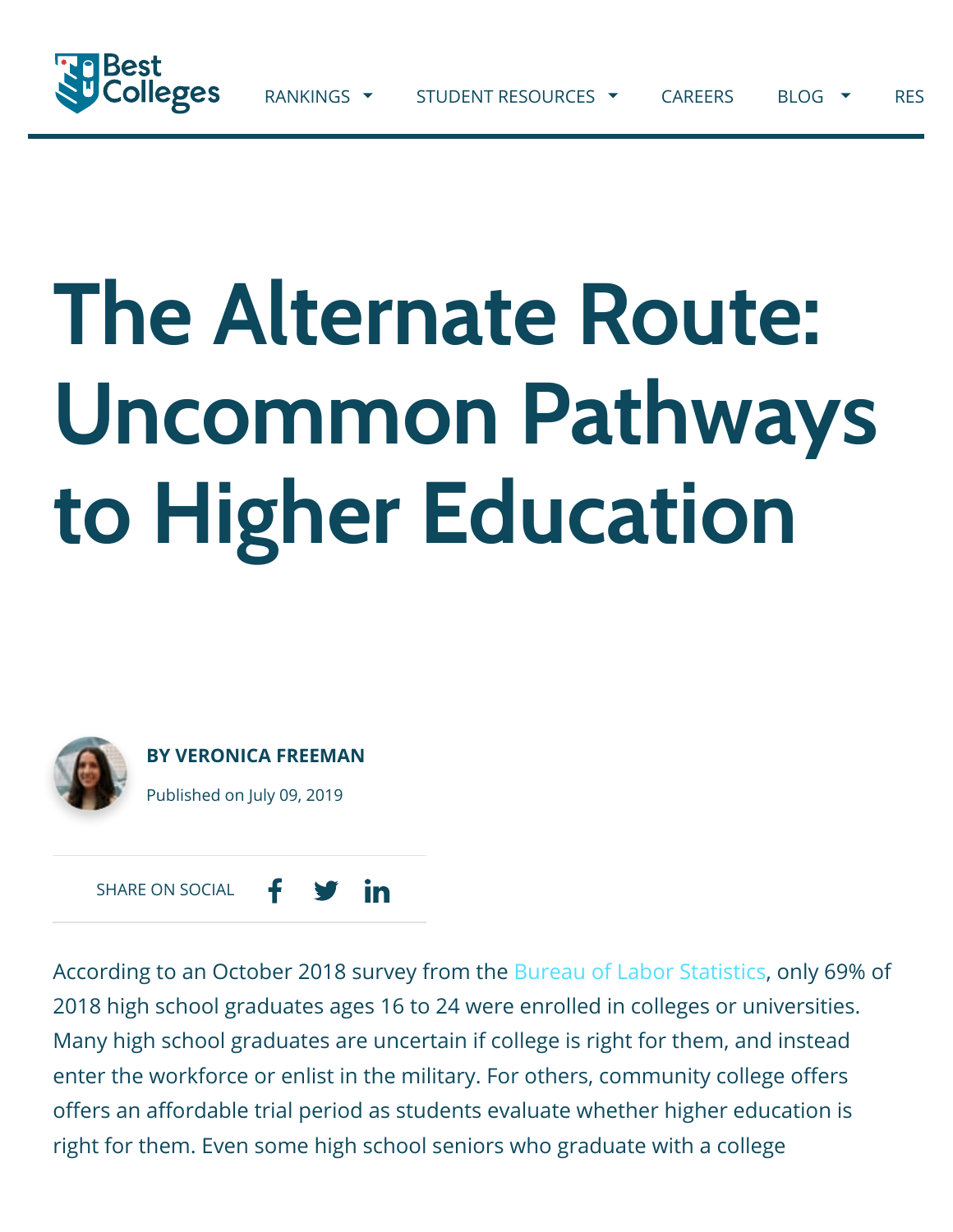acceptance in hand discover that their clear-cut career path isn't so well-defined as they change majors, discover new careers, or decide college isn't right for them.

If you are considering an alternate pathway, remember you're not alone. The stories below provide a few examples of how successful professionals took a nontraditional academic path.



**Na'ilah Amaru** The Military Pathway

"My one piece of advice is to remember that everyone travels their own journey: Do not compare your timeline to anyone else's. You are exactly where you're supposed to be. Compare your own journey to where you were and to where you want to be."

At the end of high school I did not know what I wanted to do with my life. I was not ready for college, but I knew it was something I eventually wanted to do. An Army recruiter came to my high school and basically said if I gave four years of my life to Uncle Sam then they would pay for my college tuition.

At the time it seemed like a great opportunity for me to gain work experience and develop new skills before investing time and money into pursuing a degree. At 18 I didn't really know anything, but I knew enough to know that I wasn't prepared to go into college full time, so the military gave me space to work and earn some life experience while I figured it out.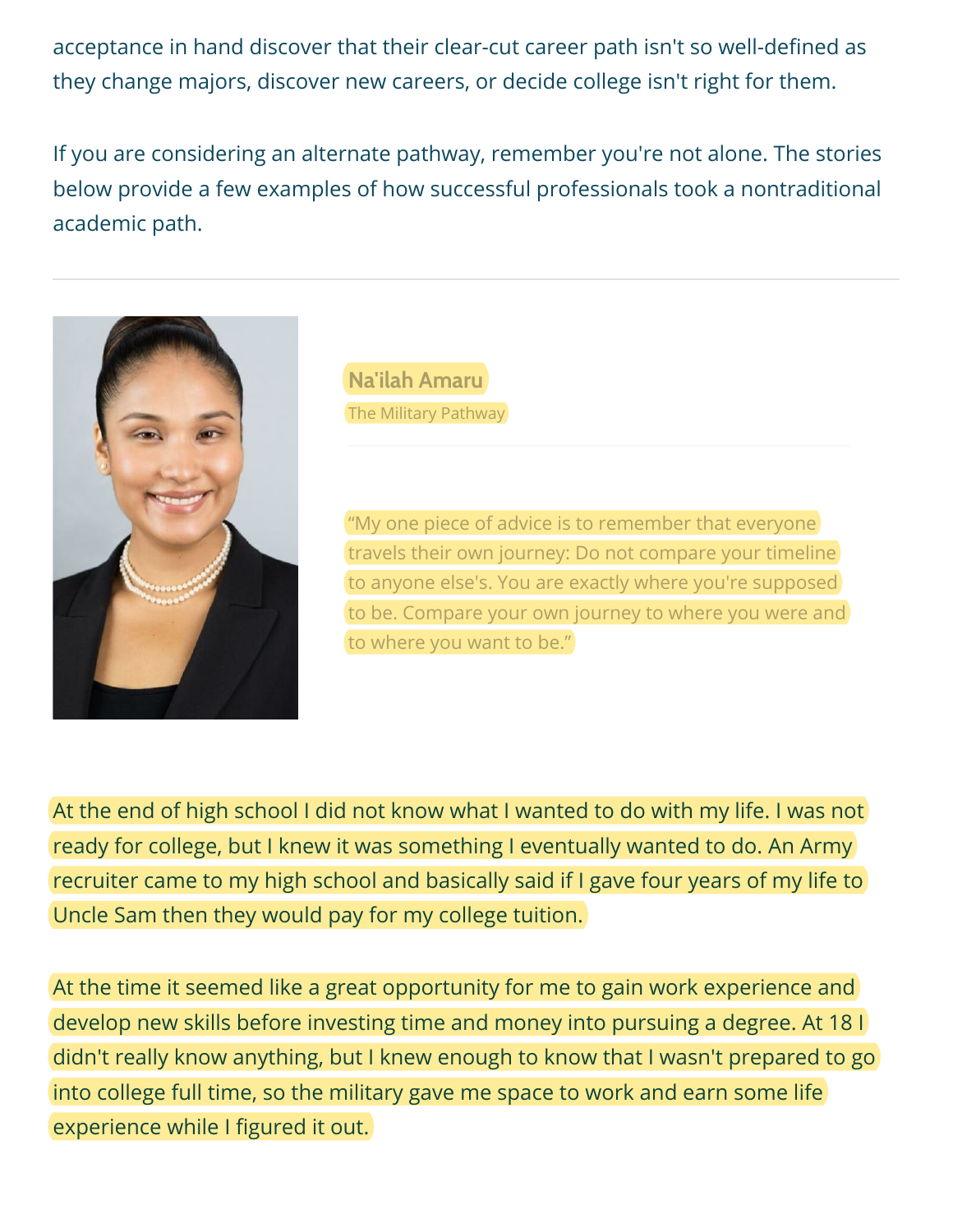I enrolled in college classes at night while I served on active duty and by the end of my four year enlistment, I had a better understanding of my academic interests and my career path outside of the military. When I left the Army, I enrolled the very next semester as a full-time student.

While I began as a journalism major because of my love of writing, I took all political science and criminal justice courses in my first semester and realized I was definitely my element. My interests had expanded and I changed my majors. When I left the military I was in a completely different place mentally than I had been in high school. My new mission was to become a college graduate. Due to my military background, I was more focused and disciplined in my studies and completed my undergraduate degrees in a year and a half by carrying heavy course loads with the goal of graduating early.

My one piece of advice is to remember that everyone travels their own journey: Do not compare your timeline to anyone else's. You are exactly where you're supposed to be. Compare your own journey to where you were and to where you want to be.



**Dr. Sabina Brennan** The Work-First Pathway

"I would say to anyone who is thinking about returning to school: Don't underestimate the value of life experience. "

My father worked in life insurance and he wanted one of his kids to work at his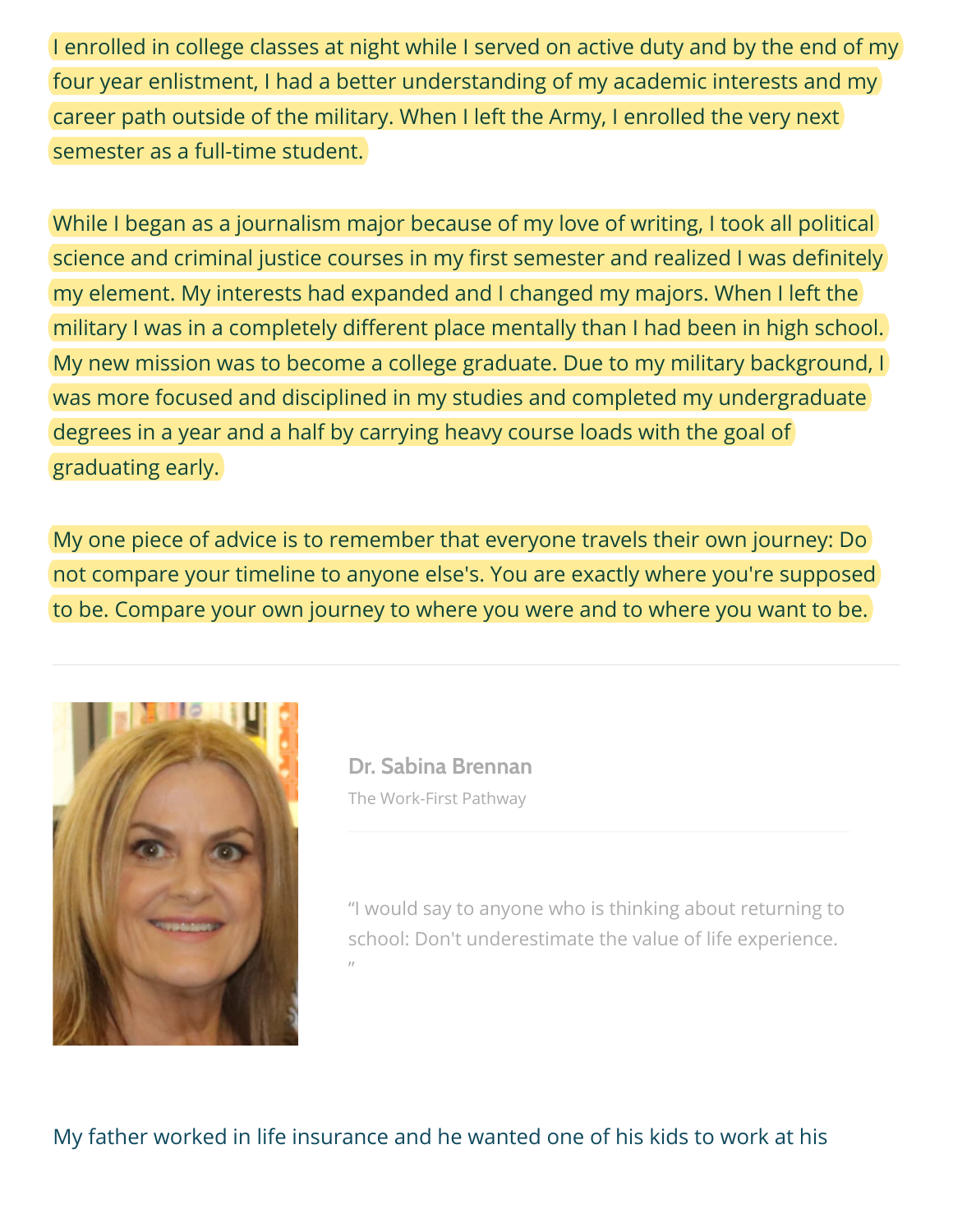company. I worked there for 15 years. I got married in my 20s and had my babies in my 20s. To be honest, I was less than satisfied with my job, and I felt as a parent I wanted my kids to do something they loved.

I had always wanted to act. I had a drama school for a couple years and I started getting work as an actor. I started working on a soap on TV and did that for about 150 episodes. In parallel, I was working with one of my sons, helping him with his studying and I thought, "I kind of like this." There was a bit of a hiatus after I finished my soap role, and I thought, "Maybe I'll do a night course in psychology." When I went to inquire about it they said that day was the closing of their applications for mature students for a full-time undergraduate course. I got in. Initially, I thought I would be able to do acting and school but I got so drawn into school. I just loved it, I loved being an undergrad. I just ate the books up.

I was 42 by that point and my eldest son was well on his way to finishing school himself. I was very nervous going in and I hadn't been to school in almost 24 years. In my final year [of my undergrad] I got a scholarship to do my Ph.D., and when I actually did my Ph.D., I completed it at the same school my son was studying as an undergrad.

I would say to anyone who is thinking about returning to school: Don't underestimate the value of life experience. And to be honest, navigating life, raising children, getting a mortgage, holding down a job, that's far more challenging than an undergrad degree because you have to figure stuff out, whereas something like an undergrad degree at a university, there is something to be studied, there's exams to be passed, there are answers to questions.

I do think it is key if you're considering going back to university late that you pick a subject that really fascinates you. That's the most important thing. Pick your subject because you love it and it fascinates you.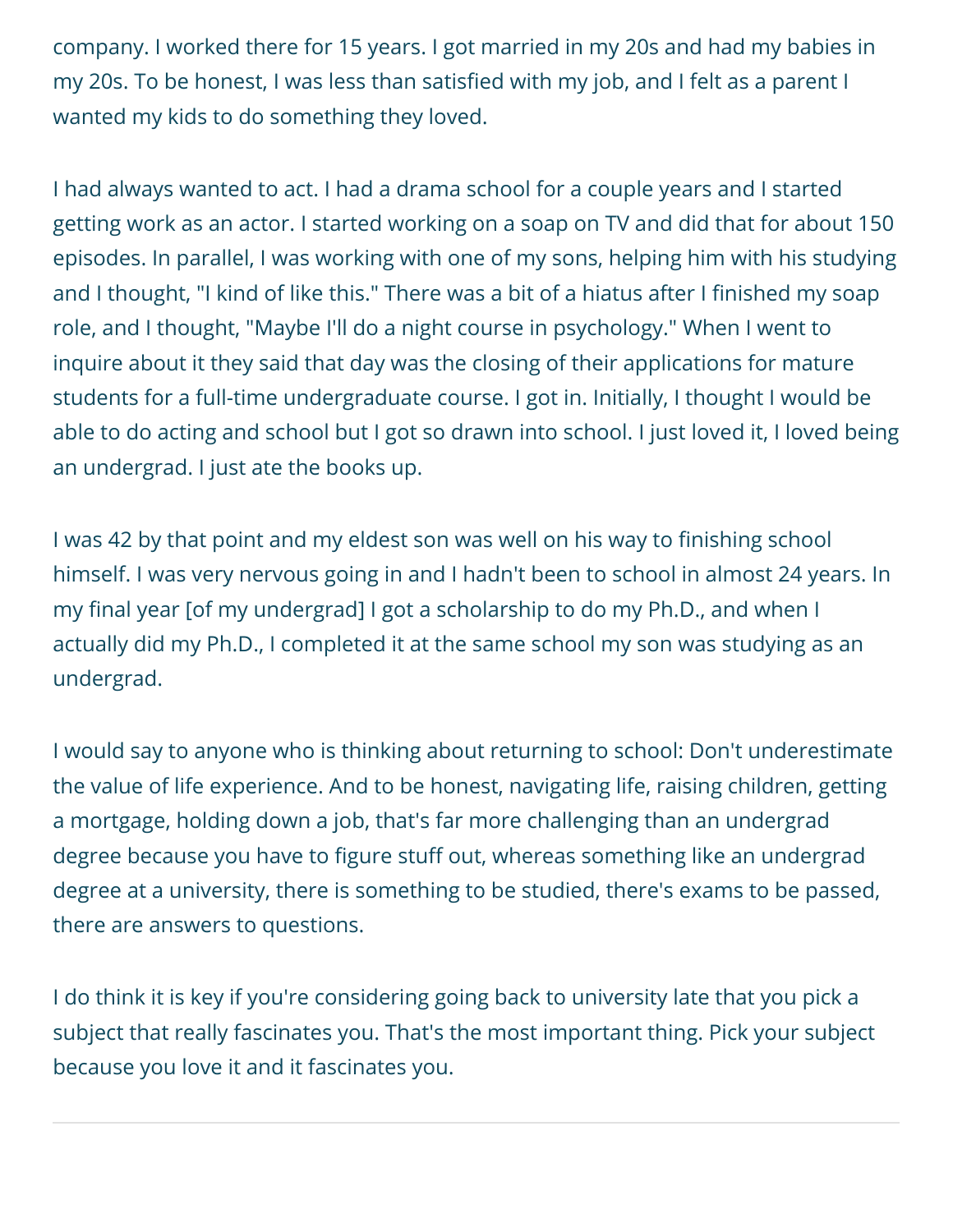**Kyle Kuhn** The Community College Pathway



"Taking time off really helped me. I grew over those two years: I had never really done well in school before and I kind of hated being there and when I came back, I just had a new perspective. "

I ended up going to college right out of high school and I earned a general associate of arts degree. I wanted to keep things open because I had no idea what I wanted to do. I made sure the degree was a direct transfer and that most colleges would take all the credits. Afterwards I took two years off from school and worked at Home Depot. I still did not know what I wanted to do and I think I was done with school for a little bit.

While I was getting my AA, I hoped that I would take a class and something would just spark my interest, but nothing did. When I returned to school and attended Central Washington University, I entered their business school for accounting. I soon realized I did not want to be an accountant, in part because I've never been good at math. So I withdrew my second quarter and took career tests. The results suggested journalism and writing positions and I thought, "That sounds way more fun." I just went straight through after I changed my major, I was definitely trying to finish as quickly as I could.

Taking time off really helped me. I grew over those two years: I had never really done well in school before and I kind of hated being there and when I came back, I just had a new perspective. For the first time ever I actually did well academically.

This was the right path for me. The perspective I gained from those two years off was